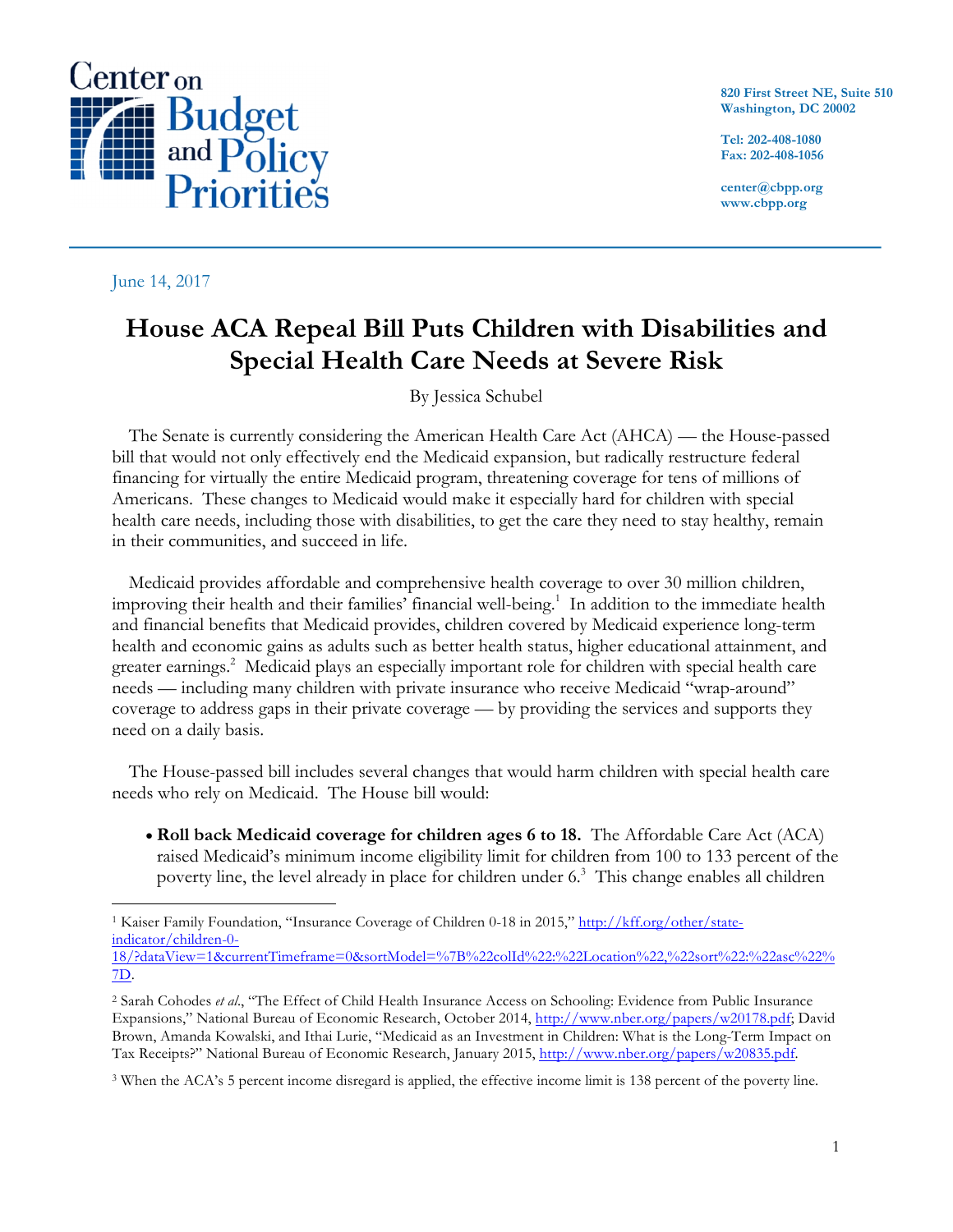with family incomes below 133 percent of the poverty line — regardless of age — to be covered by Medicaid, a better coverage option for children with special health care needs than the Children's Health Insurance Program (CHIP), which doesn't cover some benefits these children need, such as special medical equipment and nursing care in their homes, and has out-of-pocket costs. The House plan would lower the eligibility level back to 100 percent of poverty, potentially affecting about 1.5 million children in 21 states. 4

- **Radically restructure Medicaid's federal financing.** The AHCA would fundamentally change Medicaid's financing, ending the current federal-state financing partnership and converting virtually the entire Medicaid program to a per capita or block grant starting in 2020, putting coverage at risk for nearly 70 million people. 5 Converting Medicaid to a per capita cap or block grant would likely force states to increasingly cut eligibility and benefits, including long-term services and supports provided in beneficiaries' homes and health services provided at school. These benefits are critically important to children with special health care needs.
- **Effectively end the Medicaid expansion.** While ending the Medicaid expansion doesn't directly affect children, it jeopardizes their ability to maintain health insurance as they age into young adulthood — and ending expansion could cause their parents to lose health insurance, increasing financial instability for their families. It would also likely lead to a decrease in the number of eligible children enrolled in Medicaid as research shows that covering parents increases coverage for eligible but unenrolled children.

The emerging Senate bill reportedly retains all of these provisions.

## Medicaid Is a Critical Source of Coverage for Children with Special Health Care Needs

About 11.2 million children representing 15 percent of all children in the United States have special health care needs, such as autism, Down syndrome, cerebral palsy, depression, or anxiety. 6 These children often require specialized services and therapies to live a healthy life, such as nursing care to live safely at home, specialized medical equipment, or regular therapy to address physical, behavioral, or developmental illnesses and conditions, which most private insurance plans don't cover.

 <sup>4</sup> Wesley Prater and Joan Alker, "Aligning Children's Eligibility: Moving the Stairstep Kids to Medicaid," Kaiser Commission on Medicaid and the Uninsured, August 2013, https://kaiserfamilyfoundation.files.wordpress.com/2013/08/8470-aligning-eligibility-for-children.pdf.

<sup>5</sup> Centers for Medicare & Medicaid Services, "Medicaid and CHIP March 2017 Application, Eligibility, and Enrollment Data," May 17, 2017, https://www.medicaid.gov/medicaid/program-information/medicaid-and-chip-enrollmentdata/report-highlights/index.html.

<sup>6</sup> Data Research Center for Child and Adolescent Health, "2009/10 National Survey of Children with Special Health Care Needs," http://childhealthdata.org/browse/survey/results?q=1792&r=1.

The Department of Health and Human Services defines children with special health care needs as having "or are at increased risk for chronic physical, developmental, behavioral or emotional conditions and also require health and related services of a type or amount beyond that required by children generally." More information can be found here: https://mchb.hrsa.gov/maternal-child-health-topics/children-and-youth-special-health-needs#.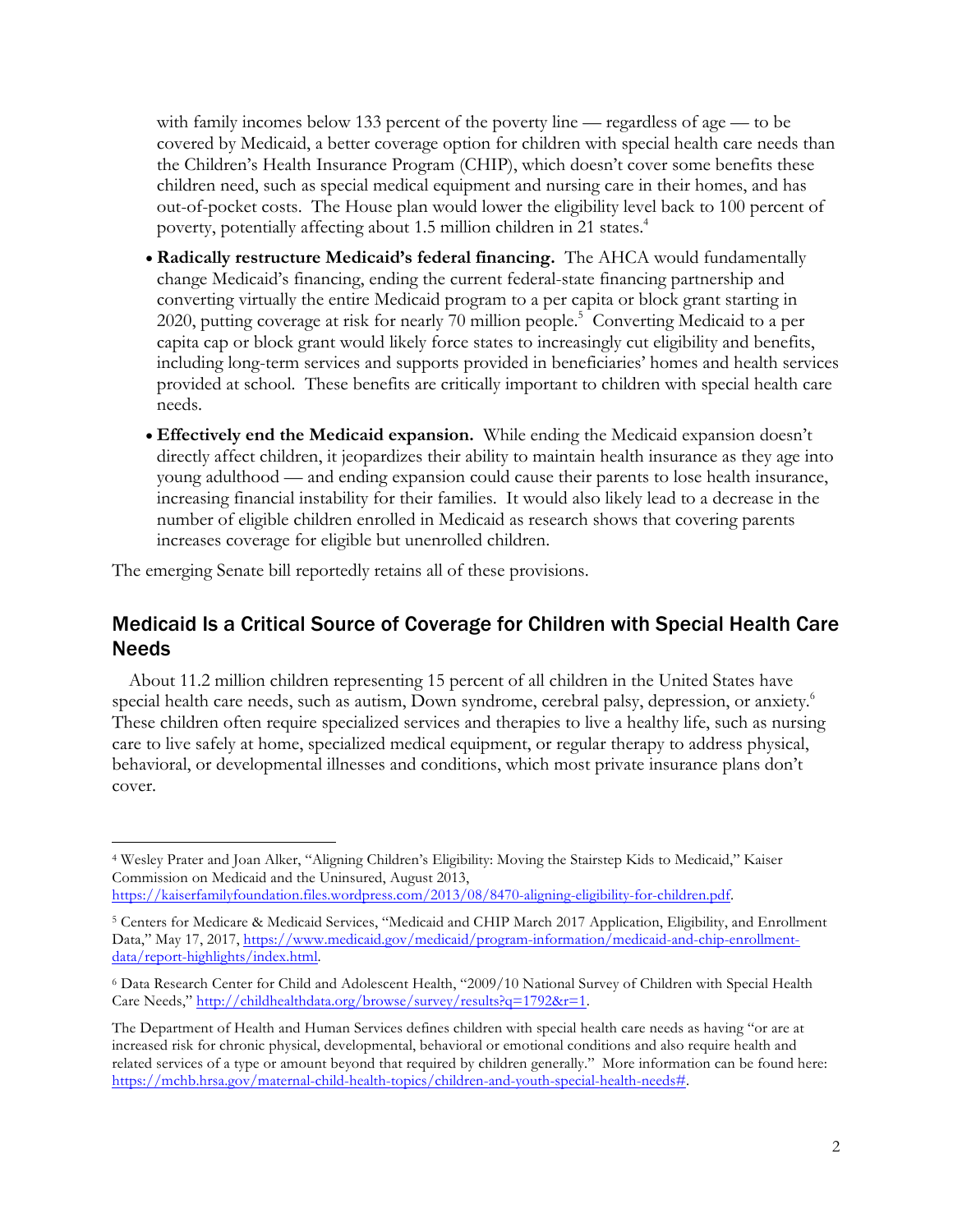Nearly three-quarters of children with special health care needs are in families with low or middle incomes. <sup>7</sup> Medicaid, along with other forms of public insurance, covers 44 percent of children with disabilities and special health care needs, serving as the sole source of coverage for over one-third of these children.<sup>8</sup> Medicaid also provides supplemental "wrap-around" coverage for many children with special health care needs who have private insurance, providing services not covered by private insurance and making the services they need affordable for their families.

#### Several Pathways Connect Kids to Medicaid

Four main eligibility pathways allow children with disabilities and special health care needs to qualify for Medicaid. Two of these pathways are mandatory for states. The remaining two pathways are optional for states, allowing them to extend Medicaid eligibility to children with special health care needs who wouldn't otherwise qualify because their family income exceeds eligibility limits.

- **Eligibility pathway #1: family income.** States must provide Medicaid coverage to all children with family incomes up to 133 percent of the federal poverty line. In addition, all states have elected to extend Medicaid or CHIP eligibility to cover children with family incomes above 133 percent of the federal poverty line.<sup>9</sup>
- **Eligibility pathway #2: Supplemental Security Income (SSI).** In most states, children with special health care needs who receive federal SSI benefits are automatically eligible for Medicaid.<sup>10</sup> While over 11 million children have special health care needs, few meet SSI's strict eligibility standards. In fact, only 1.2 million children with special health care needs qualify for SSI benefits.<sup>11</sup> To qualify for SSI, children must live in families with low incomes and few assets and have a serious disability supported by medical evidence that limits their ability to function at home, school, and in the community.
- **Eligibility pathway #3: "Katie Beckett" option.** Nearly all states have expanded Medicaid eligibility to cover children with special health care needs who live in middle-class families. This optional pathway allows states to only count the child's income, disregarding parental income and assets, just as they do for children living in institutions. 12 This makes it possible for children with special health care needs to qualify for Medicaid and remain at home to get

 <sup>7</sup> MaryBeth Musumeci, "Medicaid and Children with Special Health Care Needs," Kaiser Family Foundation, January 2017, http://kff.org/medicaid/issue-brief/medicaid-and-children-with-special-health-care-needs/.

<sup>8</sup> *Ibid.* 

<sup>9</sup> Tricia Brooks *et al.,* "Medicaid and CHIP Eligibility, Enrollment, Renewal, and Cost Sharing Policies as of January 2017: Findings from a 50-State Survey," Kaiser Family Foundation, January 12, 2017, http://kff.org/medicaid/report/medicaid-and-chip-eligibility-enrollment-renewal-and-cost-sharing-policies-as-ofjanuary-2017-findings-from-a-50-state-survey/.

<sup>&</sup>lt;sup>10</sup> Most states automatically confer Medicaid eligibility on people who receive SSI; however, ten states have elected to use more restrictive eligibility criteria. These states are known as "209(b) states," and include: Connecticut, Hawaii, Illinois, Minnesota, Missouri, New Hampshire, North Dakota, Ohio, Oklahoma, and Virginia.

<sup>11</sup> Kathleen Romig, "SSI: A Lifeline for Children with Disabilities," Center on Budget and Policy Priorities, May 11, 2017, http://www.cbpp.org/research/social-security/ssi-a-lifeline-for-children-with-disabilities.

<sup>&</sup>lt;sup>12</sup> The income eligibility limits associated with this option are generally 300 percent of SSI, or 222 percent of the poverty line, with a \$2,000 asset limit.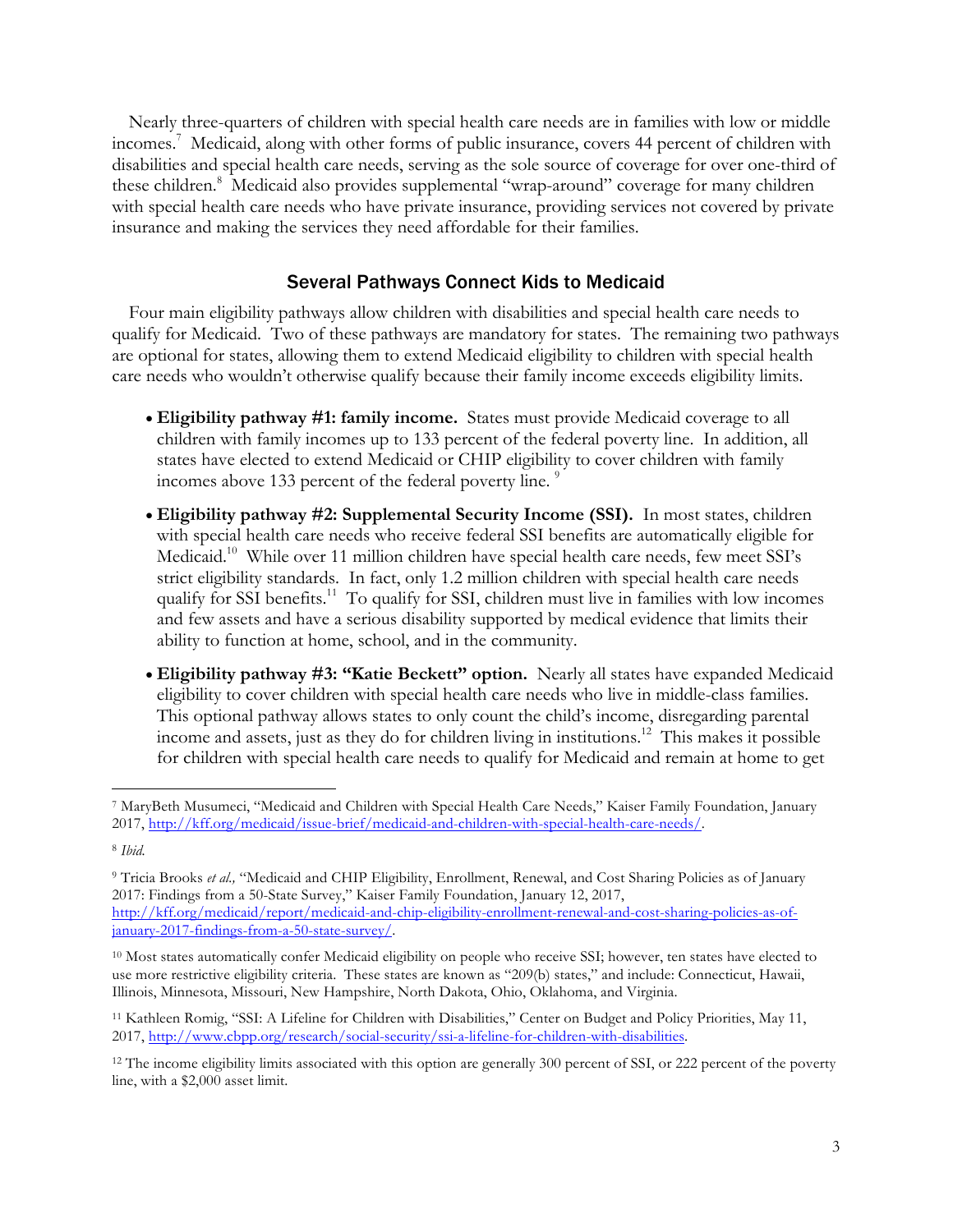care, rather than in a nursing home. (See Box 1.) To qualify, children must meet SSI medical disability criteria and their condition must require them to get care in an institution, such as a nursing home or hospital.

States have significant flexibility in how they implement this option: they can either establish their Katie Beckett program through their Medicaid state plan or through a home- and community-based services (HCBS) waiver. Regardless of how states set up their programs, they can target populations and tailor the long-term services and supports that they provide (e.g., case management, personal care, or respite services to children with autism, epilepsy, or cerebral palsy $^{13}$ 

Eleven states use their Medicaid state plan to implement their Katie Beckett programs.<sup>14</sup> These states cannot cap enrollment or impose a waiting list. However, most states — 27 states, including the District of Columbia — use HCBS waivers to implement their Katie Beckett programs. Like the Katie Beckett state plan option, HCBS waivers are optional for states, but provide them with more flexibility when designing their programs, including the ability to provide additional services that go beyond what Medicaid typically covers, cap enrollment, impose waiting lists, or charge premiums.<sup>15</sup>

## Box 1: Katie Beckett's Legacy

When Katie Beckett was five months old in 1978, she contracted viral encephalitis, a brain infection, leaving her dependent on a ventilator to breathe. Medicaid covered Katie's care during her extended hospitalization, and she eventually was cleared to return home. A substantial barrier stood in her way leaving the hospital would mean she'd lose her Medicaid coverage. At that time, parental income was counted when determining Medicaid eligibility for children living at home but not for children in institutions. This changed in 1981 when Katie's story caught the attention of President Reagan, who supported a waiver of Medicaid rules to allow children to get care at home by changing how parental income was counted. In 1982, Congress enacted a new Medicaid state option, permitting states to provide Medicaid to children without getting a waiver of federal rules. Although she passed away in 2012, Katie Beckett's legacy will continue — ensuring children with disabilities receive the care they need in the least restrictive and most cost-effective ways.<sup>a</sup>

a Joseph Shapiro, "Katie Beckett Defied the Odds, Helped Other Disabled Kids Live Longer," NPR, May 21, 2012, http://www.npr.org/sections/health-shots/2012/05/21/153202340/katie-beckett-defied-the-odds-helped-otherdisabled-kids-live-longer.

• **Eligibility pathway #4**: **Medicaid "buy-in" option.** The Family Opportunity Act (FOA) option, established in the Deficit Reduction Act of 2005, allows children with special health care needs who reside in families with incomes up to 300 percent of the federal poverty line

<sup>&</sup>lt;sup>13</sup> Molly O'Malley *et al.*, "Medicaid Financial Eligibility for Seniors and People with Disabilities in 2015," Kaiser Family Foundation, March 2016, http://kff.org/report-section/medicaid-financial-eligibility-for-seniors-and-people-withdisabilities-in-2015-report/.

<sup>14</sup> *Ibid.* This state plan option is also known as the Tax Equity and Fiscal Responsibility Act (TEFRA) option, which was established by Congress in 1982 as an optional Medicaid eligibility pathway.

<sup>15</sup> *Ibid.* Three states impose premiums in their Katie Beckett waiver programs: Arkansas, Connecticut, and Maine.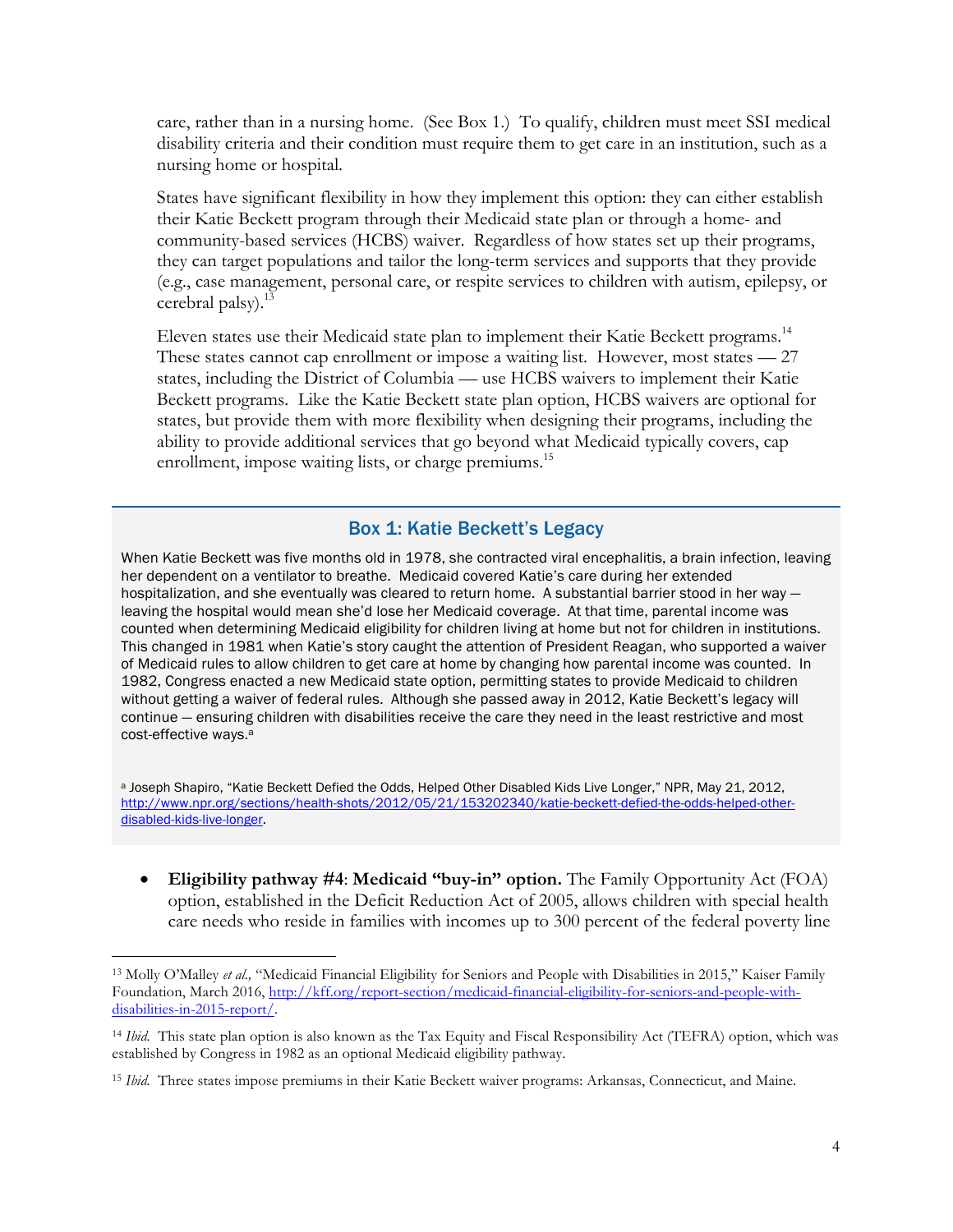to "buy into" Medicaid. (Those with private coverage who buy in receive supplemental wrap-around benefits through Medicaid.) Children must meet SSI medical disability criteria, but unlike the Katie Beckett option, they don't have to show they would otherwise need care in an institution. Five states use this option, with four of the five taking up the option to charge FOA participants premiums of up to 5 percent of family income.<sup>16</sup>

#### Medicaid's Comprehensive Benefits Ensure Kids Get the Care They Need

Medicaid is the gold standard for coverage of children with special health care needs, because it requires states to provide the Early and Periodic Screening, Diagnostic and Treatment (EPSDT) benefit. Under this pediatric benefit, children and adolescents under age 21 have guaranteed access to a robust set of comprehensive and preventive health services, including regular well-child exams; hearing, vision, and dental screenings; and other services to treat physical, mental, and developmental illnesses and disabilities, such as speech and physical therapy and medical equipment and supplies. States must cover any medically necessary service that's covered by Medicaid. Moreover, these services must be provided to children regardless of whether a state has elected to cover them for adults. $17$ 

The EPSDT benefit also includes long-term services and supports, a critical service for children with special health care needs. These services includes both institutional care, such as nursing home care, as well as personal care services and other services that help most children with special health care needs — 88 percent — get care in their homes.<sup>18</sup> Nearly all states and the District of Columbia also provide additional long-term services and supports that go beyond what Medicaid usually covers, such as habilitative and respite services, through HCBS waivers, which gives them additional flexibility to provide cost-effective long-term services and supports in the least restrictive setting people's homes.<sup>19</sup> These additional benefits, which can also include vehicle modifications and other support services, essentially wrap around the EPSDT benefit.

Medicaid's EPSDT benefit also fills in coverage gaps for privately insured children with special health care needs. As of 2010, about half of children with special health care needs had private insurance.20 However, over one-third of their families report that their private coverage is inadequate, meaning that they experience unmet needs for dental and mental health care, physical,

<sup>19</sup> Since 1981, when these waivers first became available, overall Medicaid spending on home- and community-based care has steadily increased, and in 2013, surpassed spending on institutional care. For more information on HCBS waivers, see Judith Solomon and Jessica Schubel, "Medicaid Cuts in House ACA Repeal Bill Would Limit Availability of Home- and Community-Based Services," Center on Budget and Policy Priorities, May 17, 2017, http://www.cbpp.org/research/health/medicaid-cuts-in-house-aca-repeal-bill-would-limit-availability-of-home-and.

 <sup>16</sup> *Ibid.*

<sup>17</sup> States must provide both mandatory and optional Medicaid benefits specified in section 1905(a) of the Social Security Act.

<sup>18</sup> MaryBeth Musumeci and Katherine Young, "State Variation in Medicaid Per Enrollee Spending for Seniors and People with Disabilities," Kaiser Family Foundation, May 1, 2017, http://kff.org/medicaid/issue-brief/state-variationin-medicaid-per-enrollee-spending-for-seniors-and-people-with-disabilities/.

<sup>20</sup> Catalyst Center, "Expanding Access to Medicaid Coverage: The TEFRA Option and Children with Disabilities," June 2015, http://cahpp.org/wp-content/uploads/2016/02/TEFRA-policy-brief.pdf.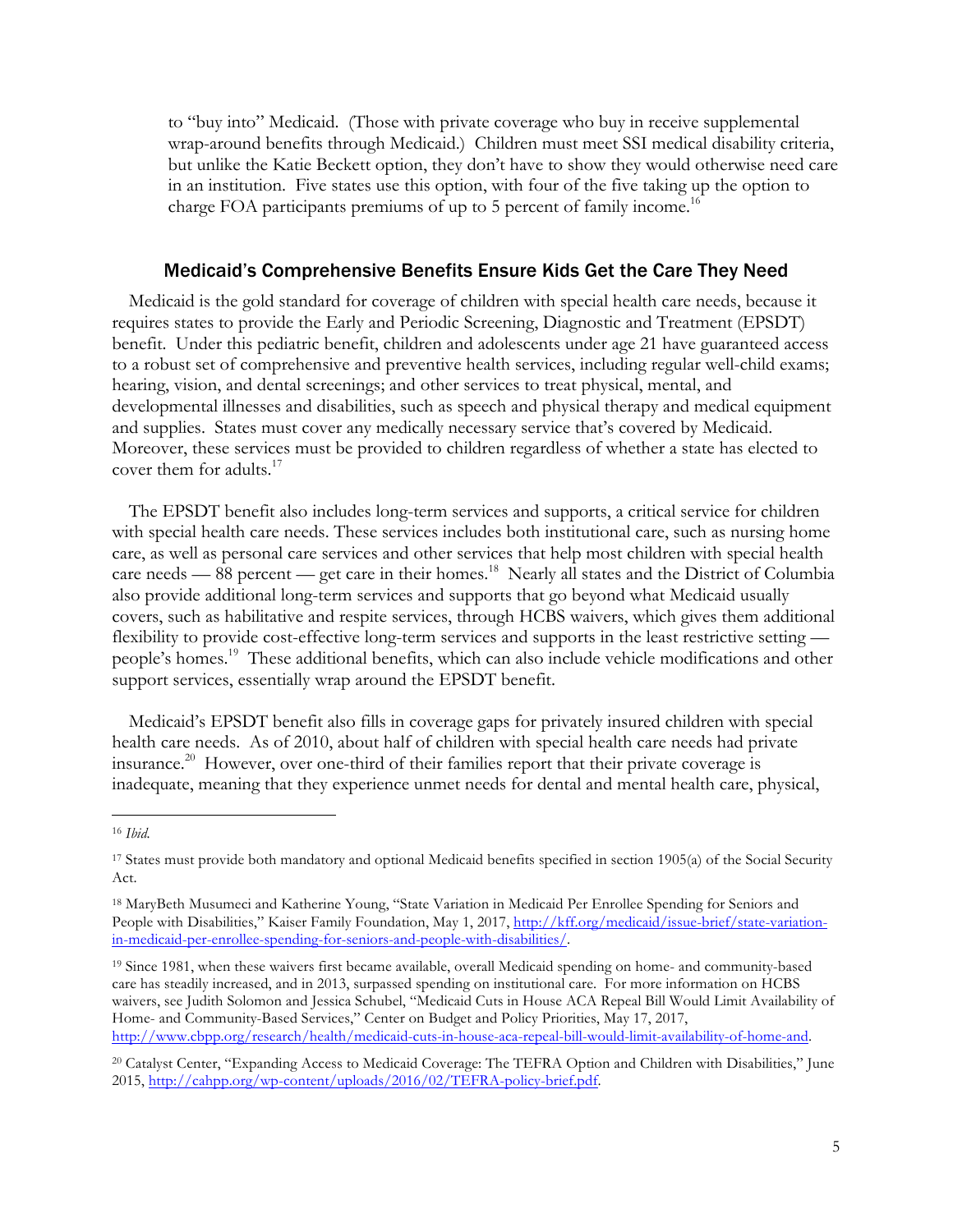occupational or speech therapy, and more commonly, long-term services and supports.<sup>21</sup> By providing wrap-around coverage, Medicaid ensures that privately insured children with special health care needs have the medically necessary services they need to remain in the community and stay healthy. Moreover, Medicaid relieves the significant financial burden that families of privately insured children with special health care needs often experience. Nearly 22 percent of families of children with special health care needs reported that their child's health condition caused financial hardship.<sup>22</sup>

## House Bill Jeopardizes Robust Coverage for Children with Disabilities and Special Health Care Needs

The AHCA would put children with special health care needs at particular risk of losing the critical health services Medicaid provides. The House-passed bill would do this by lowering Medicaid eligibility for children aged 6 to 18, radically restructuring how Medicaid is financed, and effectively ending the Medicaid expansion. (See Appendix Table 1.) Altogether, the House bill would result in 14 million fewer adults and children on Medicaid by 2026 and cut federal Medicaid spending by \$834 billion over the next ten years, according to the Congressional Budget Office.<sup>23</sup>

## Eligibility Rollbacks Would Make It Harder for Kids to Get Covered

Before the ACA, state Medicaid programs had to cover children under age 6 with family incomes below 133 percent of the poverty line and children aged 6 to 19 with family incomes below the poverty line.<sup>24</sup> The ACA eliminated this age difference, often referred to as "stairstep" eligibility, and required states to cover *all* children up to age 19 with incomes below 133 percent of the poverty line.

The AHCA would take a step backwards by reinstating stairstep eligibility, requiring that state Medicaid programs cover children aged 6 to 19 only up to 100 percent of the poverty line. Lowering the mandatory eligibility threshold could result in states switching coverage for these older children from Medicaid to separate state CHIP programs. This could cause many children with special health care needs to lose access to Medicaid's robust EPSDT benefit, which separate state CHIP programs don't cover. The risk of a Medicaid eligibility rollback would disproportionately affect older children as nearly 80 percent of children with special health care needs are over age 6.<sup>25</sup> (See Figure 1.)

 <sup>21</sup> Musumeci, *op cit*.

<sup>22</sup> Catalyst Center, *op cit.*

<sup>23</sup> Congressional Budget Office, "Cost Estimate: H.R. 1628 American Health Care Act of 2017," May 24, 2017, https://www.cbo.gov/system/files/115th-congress-2017-2018/costestimate/hr1628aspassed.pdf.

<sup>24</sup> Kaiser Commission on Medicaid and the Uninsured, "Where Are States Today? Medicaid and CHIP Eligibility Levels for Children and Non-Disabled Adults," March 2013,

https://kaiserfamilyfoundation.files.wordpress.com/2013/04/7993-03.pdf.

<sup>25</sup> Musumeci, *op cit.*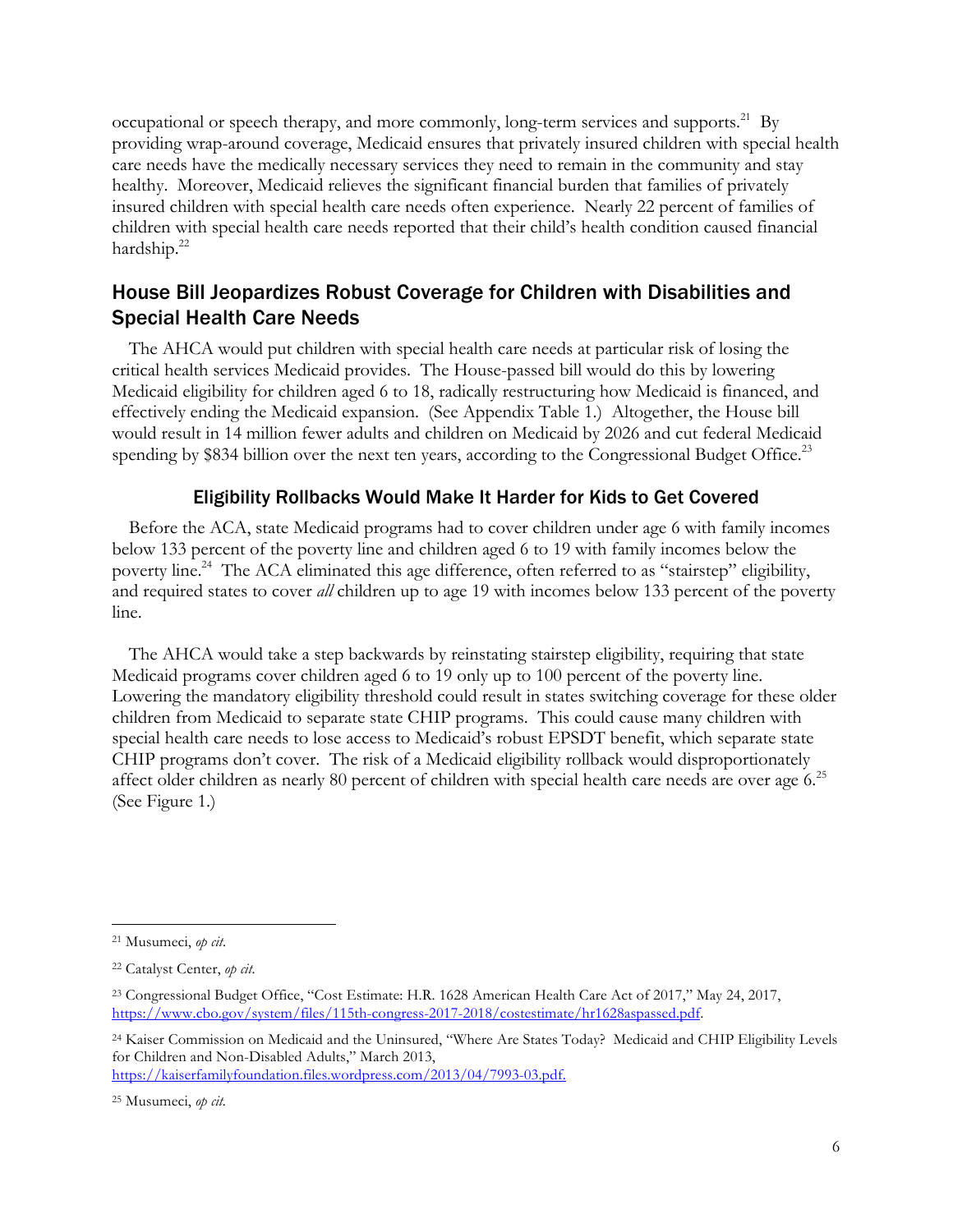**FIGURE 1** 

## **Most Children with Special Health Care Needs Are 6 or Older**



CENTER ON BUDGET AND POLICY PRIORITIES | CBPP.ORG

## Medicaid Per Capita Cap or Block Grant Would Lead to Loss of Coverage and Reduced Access to Needed Care

The AHCA would end Medicaid as we know it, ending the current federal-state financing partnership and converting virtually the entire Medicaid program to a per capita cap or block grant starting in 2020. Health care services for nearly all Medicaid beneficiaries would be subject to a perbeneficiary federal funding cap. In lieu of the per capita cap, states could elect to receive a block grant for children, adults other than seniors and people with disabilities, or both. Under the block grant option, states would get a fixed amount of federal funding regardless of the number of people they enroll. Both options would have devastating effects on children with special health care needs, as both a per capita cap and a block grant would shift significant costs and risks to states, with the cuts growing larger over time. To compensate, states would either have to raise taxes or cut other parts of their budget, or as is far more likely, make increasingly deep cuts to Medicaid eligibility, benefits, and provider payments.<sup>26</sup>

Under the block grant option, states would no longer have to provide certain benefits that are currently required. Children would likely be left with few federal protections related to their Medicaid coverage because states would no longer have to provide the guaranteed benefits they receive under EPSDT. This would be particularly harmful to children with special health care needs.

 26 For more on per capita caps, see Edwin Park, "Medicaid Per Capita Cap Would Shift Costs and Risks to States and Harm Millions of Beneficiaries," Center on Budget and Policy Priorities, revised February 27, 2017, http://www.cbpp.org/research/health/medicaid-per-capita-cap-would-shift-costs-and-risks-to-states-and-harmmillions-of. For more on block grants, see Edwin Park, "Medicaid Block Grant Would Slash Federal Funding, Shift Costs to States, and Leave Millions More Uninsured," Center on Budget and Policy Priorities, November 30, 2016, http://www.cbpp.org/research/health/medicaid-block-grant-would-slash-federal-funding-shift-costs-to-states-andleave.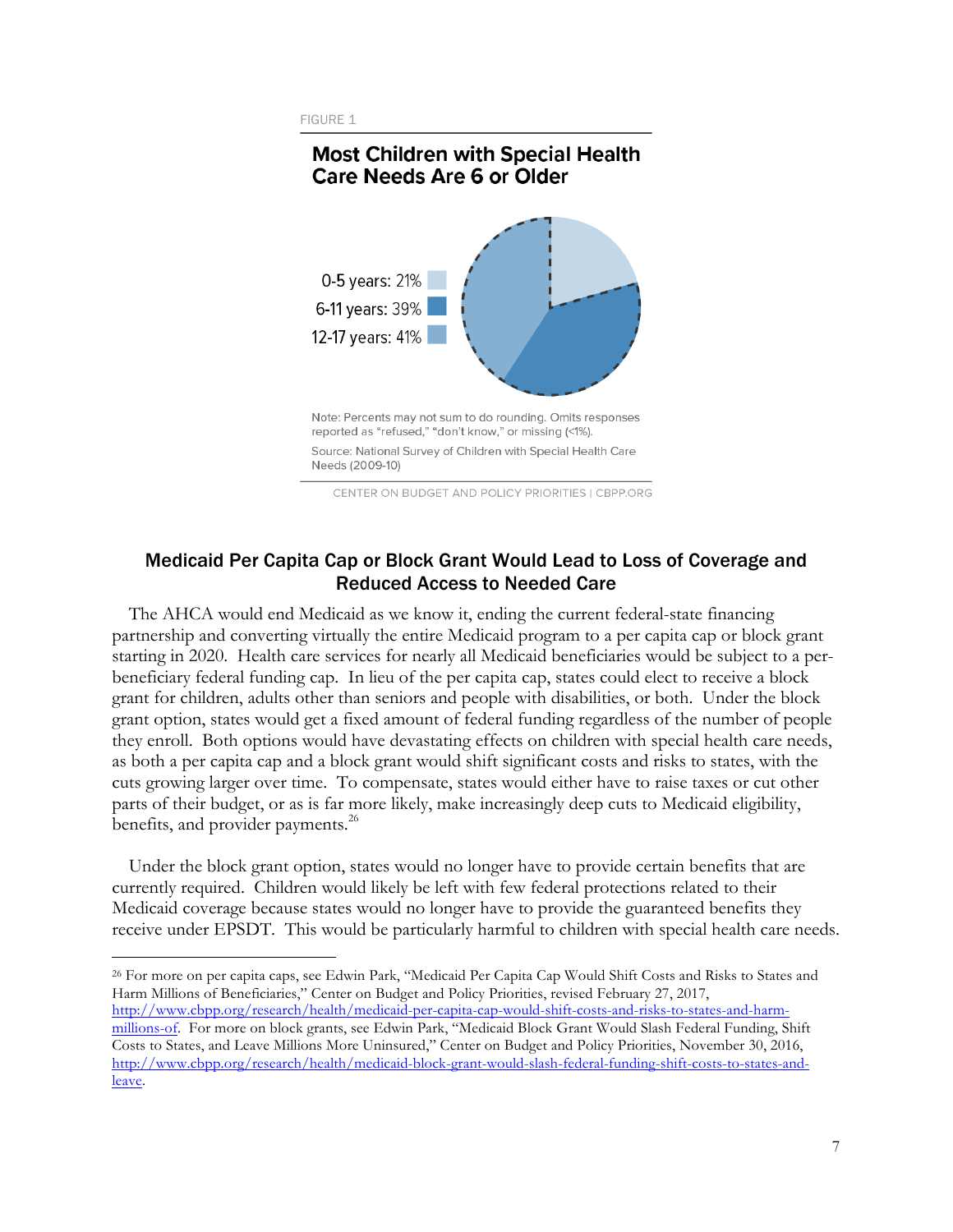Families could also be charged potentially unlimited premiums, deductibles, and copayments for the services that their plans continued to cover.

Children in states subject to a per capita cap wouldn't fare any better. Under a per capita cap, states would receive a fixed amount for beneficiaries in the following eligibility groups: children, seniors, people with disabilities, non-expansion adults, and expansion adults. The per-beneficiary amounts would be set below projected Medicaid spending and would grow each year at a lower rate than expected health care costs.<sup>27</sup> States would ultimately receive less federal funding than needed to maintain coverage at current levels, forcing states to consider cutting eligibility, benefits, or provider payments — or, as is likely, all three.

One of the biggest threats the per capita cap model poses to children with special health care needs is that states would cut back on their use of the Katie Beckett and Medicaid buy-in options, states' two optional eligibility pathways. Under the AHCA's per capita cap and block grant proposals, the Katie Beckett and Medicaid buy-in options would be likely targets if states must make substantial cuts to their Medicaid programs due to federal funding shortfalls.

Losing Medicaid coverage would be devastating for families of children with special health care needs because of the potential impact on both the health of their children and the family's financial security. The Katie Beckett and Medicaid buy-in options allow parents to work without worrying that their child will lose Medicaid benefits. Without these options available to families, more parents would have to stay home to provide care. In 2010, 25 percent of families of children with special health care needs, including those with disabilities, reported that they cut back on hours worked or stopped working because of their child's health condition.<sup>28</sup>

The AHCA's per capita caps would also threaten Medicaid's important role in ensuring that children with special health care needs can get an education in the least restrictive setting. Medicaid pays for medical services, such as speech therapy and audiology, which are part of the special education plans for Medicaid-eligible children. In addition to paying for these critical health services, Medicaid helps schools by reducing special education and other health care-related costs, freeing up funding to help advance other initiatives. For example, many schools use Medicaid funding to pay the salaries of health care professionals at school, such as school nurses and therapists, or to implement programs that monitor the health care needs of eligible children with certain conditions, such as asthma and diabetes.<sup>29</sup>

By lowering Medicaid eligibility for older children, the AHCA would roll back coverage for children with special health care needs, making important health care services provided at school harder to get. Moreover, capping and cutting federal Medicaid funding, as the bill would do, would not only jeopardize the availability of health-related services in schools, but also hinder schools'

 <sup>27</sup> For more on how AHCA's per capita caps work, see Judith Solomon and Jessica Schubel, "Medicaid Cuts in House ACA Repeal Bill Would Limit Availability of Home- and Community-Based Services," Center on Budget and Policy Priorities, May 17, 2017, http://www.cbpp.org/research/health/medicaid-cuts-in-house-aca-repeal-bill-would-limitavailability-of-home-and.

<sup>28</sup> Catalyst Center, *op cit.*

<sup>29</sup> For more information on Medicaid's role in schools, see Jessica Schubel, "Medicaid Helps Schools Help Children," Center on Budget and Policy Priorities, April 18, 2017, http://www.cbpp.org/research/health/medicaid-helps-schoolshelp-children.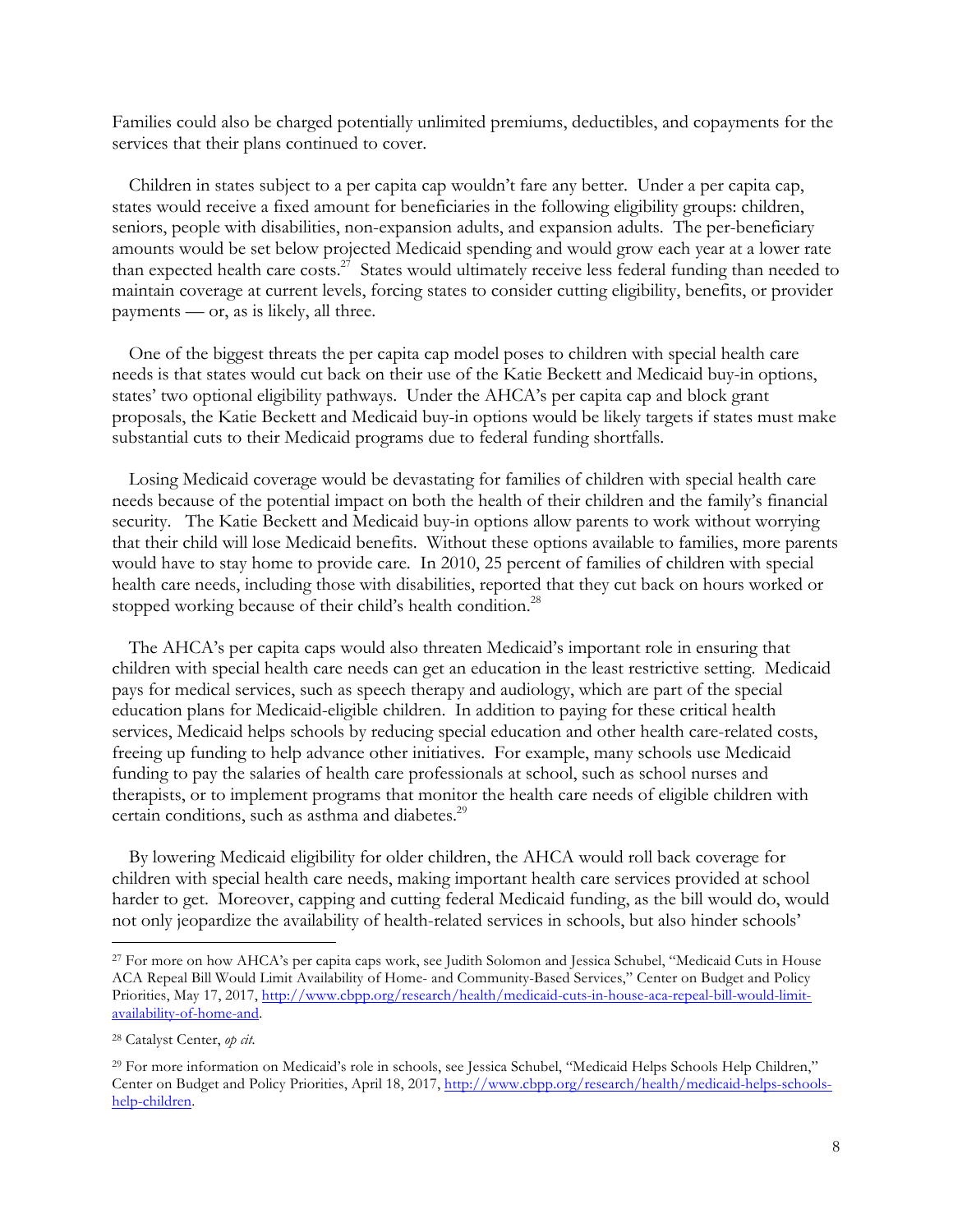ability to ensure that they have the appropriate health care staff on hand to provide such services as well as monitor the health needs of their Medicaid-eligible students.

#### Box 2: Carving Out Populations Won't Fix Problems with Per Capita Caps

Some proponents of per capita caps have recently suggested carving out children with special health care needs as a way to address concerns that these children could be harmed by capping federal Medicaid funding. A carve-out would fall short of protecting these children against the risks from capped federal funding. First, identifying children with special health care needs has been historically difficult for states, and would require significant investment to change state data systems to accurately track this population. Many children likely wouldn't be identified and would end up still being subject to the cap.

Second, no group can be protected by a carve-out because of how capped funding works. While the AHCA's per capita cap would establish separate funding caps for seniors, people with disabilities, children, other adults, and adult expansion enrollees, states would receive an overall amount of federal Medicaid funding that is the sum of the product of each population's per capita cap and actual enrollment in that eligibility group. This means that even if the cap amount for one group was adequate, a state would still face a substantial overall federal funding shortfall if the cap amounts for other groups were increasingly inadequate, forcing states to make cuts to eligibility, benefits, or provider payments that would affect their entire Medicaid programs. For example, House Republicans purported to protect seniors and people with disabilities by providing a "more generous" growth rate for the caps for those two groups starting in 2020 than the growth rate for children and other adults. But seniors and people with disabilities would still be subject to the eligibility and benefit cuts resulting from the overall inadequacy of the cap across all groups.

Even excluding entire populations or benefits from the cap would not protect those groups and services from cuts. For example, even though the House bill already excludes from the cap spending related to the Medicare Savings Programs (MSPs) — which provide help with Medicare premiums and cost-sharing for lowincome Medicare beneficiaries — the MSPs would still be vulnerable to cuts that states would make in response to the per capita cap as a number of states have expanded the MSPs to serve more Medicare beneficiaries. As a result, no one can or will be protected from the large and growing Medicaid cuts states would have to make in response to the federal funding shortfalls under a per capita cap. For states to somehow shield seniors and people with disabilities, including children with special health care needs, while also balancing their budgets would require much deeper cuts to other children, parents, and working adults, who cost substantially less per beneficiary. Similarly, for states to shield children and parents, who make up the bulk of the Medicaid program, would require much deeper cuts to the relatively small number of seniors and people with disabilities, who have the greatest health and long-term care needs.<sup>a</sup>

a For more information on how per capita caps threaten coverage for everyone, see Hannah Katch, "House GOP Health Bill's Per Capita Cap Threatens Coverage for Everyone on Medicaid," Center on Budget and Policy Priorities, June 5, 2017, http://www.cbpp.org/blog/house-gop-health-bills-per-capita-cap-threatens-everyones-medicaid-coverage.

## Ending Medicaid Expansion Would Leave Young Adults — and Parents — Without Coverage and Harm Families

Thanks to the ACA's Medicaid expansion, adolescents with special health care needs now have a source of coverage as they transition into young adulthood. Before ACA, Medicaid typically didn't cover adults without children, leaving young adults with special health care needs nowhere to go once they aged out of Medicaid. Having a source of coverage as they age helps ensure young adults with special health care needs get the care they need, helps them engage in the community, and supports financial stability. The AHCA puts all this at risk as it effectively ends the Medicaid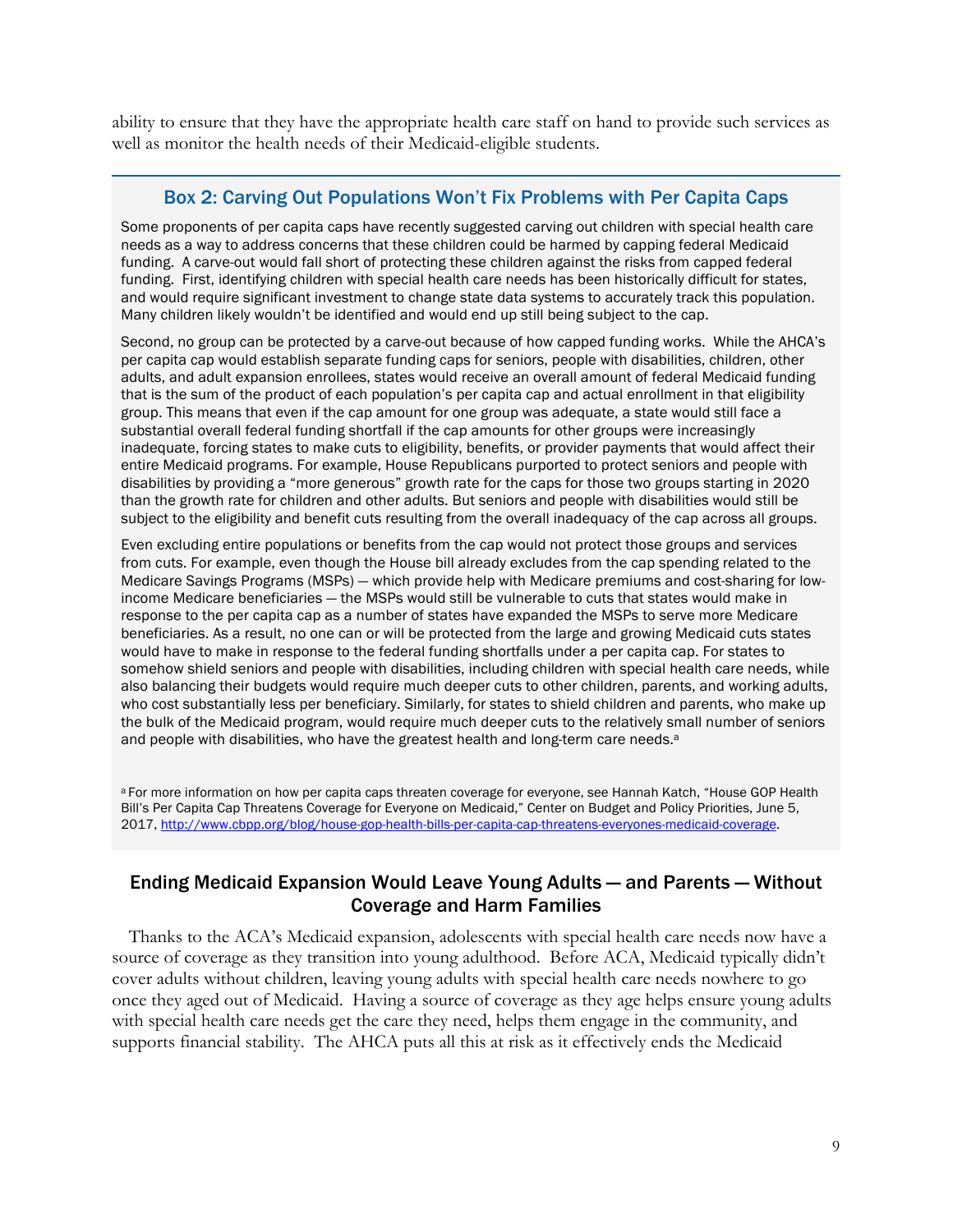expansion, leaving young adults who don't meet the SSI disability standard with few options for coverage.30

Young adults with special health care needs wouldn't be the only ones losing coverage. The ACA expanded coverage for millions of parents as many weren't eligible for coverage before ACA's expansion of Medicaid. Medicaid eligibility for parents pre-ACA varied considerably across states — the median pre-ACA eligibility level for working parents was 61 percent of the poverty line, and for unemployed parents, it was 37 percent.<sup>31</sup> Thirty-three states limited eligibility to less than the poverty line, with 16 states limiting eligibility to 50 percent of the poverty line.<sup>32</sup> By effectively ending the Medicaid expansion, the AHCA would force many of these parents back into the ranks of the uninsured. This would have harmful effects on children and parents alike.

Studies show that children are more likely to have health insurance if their parents are covered.<sup>33</sup> Losing coverage would mean children and their parents would go without needed medical care or that they would incur significant medical debt when they did seek care. For example, studies have shown that expanding Medicaid coverage results in fewer debts being sent to third-party collection agencies, and a recent *Health Affairs* study showed that the share of Medicaid expansion adults in Arkansas and Kentucky having trouble paying their medical bills dropped by 25 percent.<sup>34</sup>

## Conclusion

Medicaid plays a critical role in the lives of children with special health care needs by ensuring access to affordable health care services that they need to stay healthy and succeed in life. Faced with deep and growing cuts from a per capita cap or block grant, states would likely shut down pathways to Medicaid coverage for low- and moderate-income children with special health care needs and jeopardize their access to benefits that help them live at home and in their communities.

 <sup>30</sup> Young adults who meet the SSI disability criteria will continue to be covered under Medicaid's disability pathway. If the Medicaid expansion ends as proposed under the AHCA, young adults who don't meet the SSI criteria will no longer qualify for Medicaid as adults without children weren't eligible for Medicaid pre-ACA.

<sup>31</sup> Martha Heberlein *et al.,* "Getting in Gear for 2014: Findings from a 50-State Survey of Eligibility, Enrollment, Renewal, and Cost-Sharing Policies in Medicaid and CHIP, 2012–2013," Kaiser Family Foundation, January 2013, https://kaiserfamilyfoundation.files.wordpress.com/2013/05/8401.pdf.

<sup>32</sup> *Ibid.*

<sup>33</sup> Georgetown Center for Children and Families, "Healthy Parents and Caregivers are Essential to Children's Healthy Development," December 2016, http://ccf.georgetown.edu/wp-content/uploads/2016/12/Parents-and-Caregivers-12- 12.pdf.

**<sup>34</sup>** Matt Broaddus, "Medicaid Improves Financial Well-Being, Research Finds," Center on Budget and Policy Priorities, April 28, 2016, http://www.cbpp.org/blog/medicaid-improves-financial-well-being-research-finds and Benjamin Sommers, *et al.*, "Three-Year Impacts Of The Affordable Care Act: Improved Medical Care And Health Among Low-Income Adults," Health Affairs, May 2017,

http://content.healthaffairs.org/content/early/2017/05/15/hlthaff.2017.0293.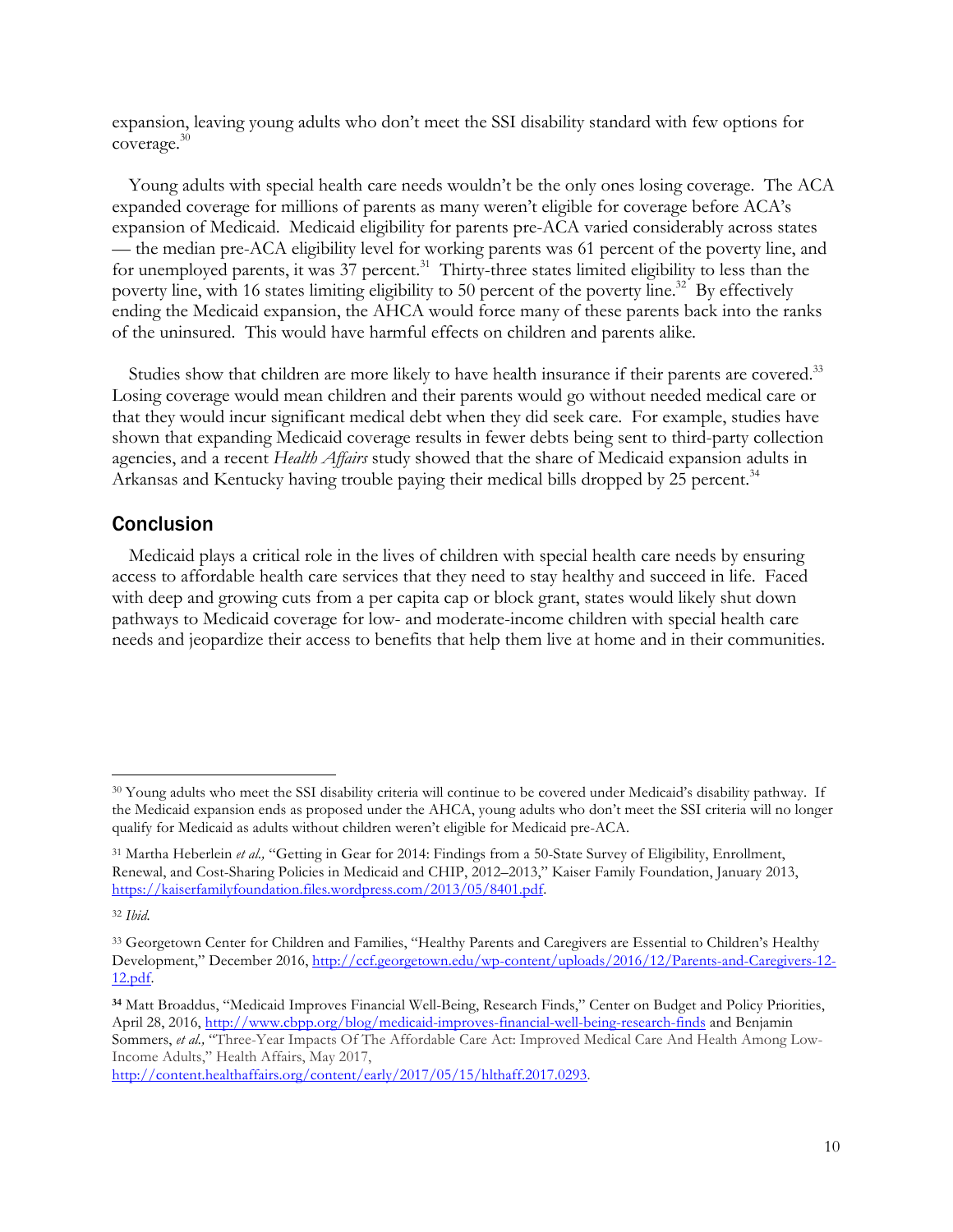#### APPENDIX TABLE 1

## House Bill Would Restrict Children's Access to Medicaid Coverage in Every State

|                                | <b>Katie Beckett</b><br><b>State Plan</b><br><b>Option</b> | <b>HCBS Waiver</b><br><b>Comparable to</b><br><b>Katie Beckett</b> | Family<br><b>Opportunity Act</b><br><b>Buy-In</b> | <b>Eligibility</b><br><b>Rollback for Kids</b> |
|--------------------------------|------------------------------------------------------------|--------------------------------------------------------------------|---------------------------------------------------|------------------------------------------------|
| Alabama                        |                                                            |                                                                    |                                                   |                                                |
| Alaska                         |                                                            | $\pmb{\mathsf{X}}$                                                 |                                                   | X                                              |
| Arizona                        | $\pmb{\mathsf{X}}$                                         |                                                                    |                                                   |                                                |
| <b>Arkansas</b>                |                                                            | $\boldsymbol{x}$                                                   |                                                   | $\boldsymbol{x}$                               |
| California                     |                                                            | $\pmb{\mathsf{X}}$                                                 |                                                   |                                                |
| Colorado                       |                                                            | $\pmb{\chi}$                                                       |                                                   | $\pmb{\chi}$                                   |
|                                |                                                            | $\pmb{\chi}$                                                       | $\boldsymbol{x}$                                  | $\pmb{\chi}$                                   |
| <b>Connecticut</b>             |                                                            | $\pmb{\mathsf{X}}$                                                 |                                                   |                                                |
| <b>Delaware</b>                | $\boldsymbol{x}$                                           |                                                                    |                                                   | $\pmb{\chi}$                                   |
| <b>District of</b><br>Columbia |                                                            | $\pmb{\chi}$                                                       |                                                   |                                                |
| <b>Florida</b>                 |                                                            | $\pmb{\mathsf{X}}$                                                 |                                                   | $\boldsymbol{x}$                               |
| Georgia                        | $\pmb{\mathsf{X}}$                                         |                                                                    |                                                   | $\pmb{\mathsf{X}}$                             |
| Hawaii                         |                                                            | $\pmb{\mathsf{X}}$                                                 |                                                   |                                                |
| Idaho                          | $\pmb{\mathsf{X}}$                                         |                                                                    |                                                   |                                                |
| <b>Illinois</b>                |                                                            | $\boldsymbol{x}$                                                   |                                                   |                                                |
| Indiana                        |                                                            | $\pmb{\mathsf{X}}$                                                 |                                                   |                                                |
| lowa                           |                                                            | $\pmb{\chi}$                                                       | $\boldsymbol{x}$                                  |                                                |
| <b>Kansas</b>                  |                                                            | $\pmb{\chi}$                                                       |                                                   | $\pmb{\chi}$                                   |
| Kentucky                       |                                                            | $\boldsymbol{x}$                                                   |                                                   |                                                |
| Louisiana                      |                                                            | $\pmb{\chi}$                                                       | $\boldsymbol{x}$                                  |                                                |
| <b>Maine</b>                   |                                                            | $\pmb{\chi}$                                                       |                                                   |                                                |
| Maryland                       |                                                            | $\pmb{\mathsf{X}}$                                                 |                                                   |                                                |
| <b>Massachusetts</b>           | $\pmb{\mathsf{X}}$                                         | $\pmb{\mathsf{X}}$                                                 |                                                   |                                                |
| Michigan                       | $\pmb{\mathsf{X}}$                                         | $\pmb{\mathsf{X}}$                                                 |                                                   |                                                |
| Minnesota                      | $\pmb{\mathsf{X}}$                                         |                                                                    |                                                   |                                                |
| Mississippi                    | $\pmb{\mathsf{x}}$                                         | $\pmb{\mathsf{X}}$                                                 |                                                   | $\pmb{\mathsf{x}}$                             |
| <b>Missouri</b>                |                                                            | $\pmb{\mathsf{X}}$                                                 |                                                   |                                                |
| Montana                        |                                                            | $\pmb{\mathsf{X}}$                                                 |                                                   |                                                |
| Nebraska                       | $\pmb{\mathsf{X}}$                                         | $\pmb{\mathsf{X}}$                                                 |                                                   |                                                |
| Nevada                         | $\pmb{\mathsf{X}}$                                         |                                                                    |                                                   | $\pmb{\mathsf{X}}$                             |
| <b>New Hampshire</b>           | $\pmb{\mathsf{X}}$                                         |                                                                    |                                                   | $\pmb{\mathsf{X}}$                             |
| <b>New Jersey</b>              |                                                            | $\pmb{\mathsf{X}}$                                                 |                                                   |                                                |